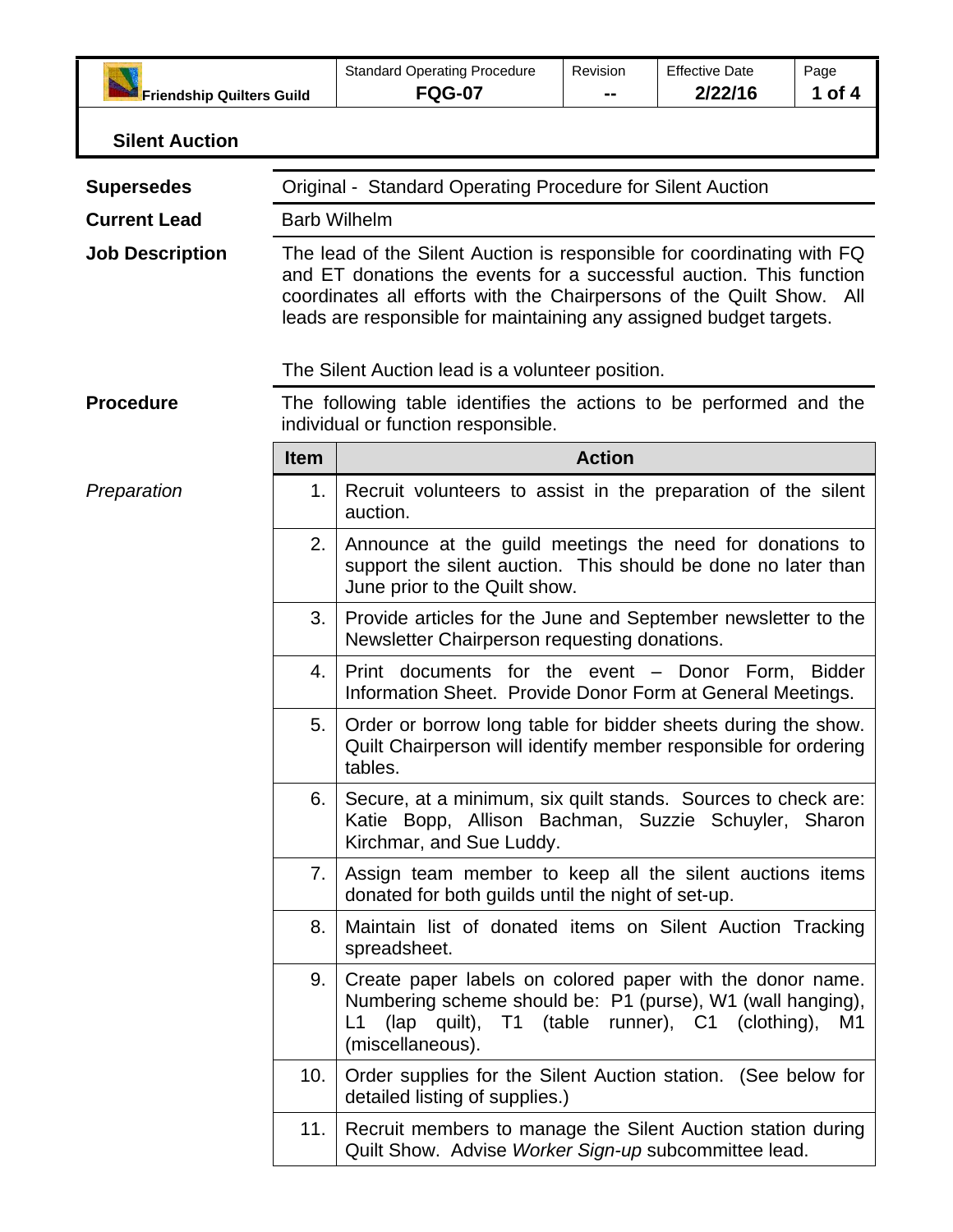| Work Instruction No: FQG-07 |  |
|-----------------------------|--|
| Effective Date: 2/22/16     |  |
| Revision:                   |  |
| Page: 2 of 4                |  |

|                            | <b>Item</b> | <b>Action</b>                                                                                                                                                                                                                                                    |  |
|----------------------------|-------------|------------------------------------------------------------------------------------------------------------------------------------------------------------------------------------------------------------------------------------------------------------------|--|
|                            | 12.         | Recruit five people to assist with check out process. Check<br>out team must be organized and can follow instructions well.<br>Two person team to organize computer spreadsheet and pull<br>bidders purchase sheets.<br>Three people to fill donor<br>purchases. |  |
| <b>Friday Night Set Up</b> | 13.         | Obtain black sheets from the Quilt Show chairperson.                                                                                                                                                                                                             |  |
|                            | 14.         | Set up quilt stands/hang sheets.                                                                                                                                                                                                                                 |  |
|                            | 15.         | Set up small tables to display items such as purses.                                                                                                                                                                                                             |  |
|                            | 16.         | Create bidding sheets with name of items and number.<br><b>This</b><br>can be done in advance of the Set Up night.                                                                                                                                               |  |
|                            | 17.         | Document numbers of the items on the tracking spreadsheet.                                                                                                                                                                                                       |  |
|                            | 18.         | Add number associated to the bidding sheet on the item and<br>hang/display item. Keep paper tab consistent in the same<br>location (bottom right – bottom left).                                                                                                 |  |
|                            | 19.         | Set up small table for volunteers to sit and check out at the<br>end.                                                                                                                                                                                            |  |
| <b>During Show</b>         | 20.         | Assign bidder numbers to guests as requested.                                                                                                                                                                                                                    |  |
|                            | 21.         | Accept cash and checks from bidders.                                                                                                                                                                                                                             |  |
|                            | 22.         | If 'buy it now' items are removed from display, rearrange to<br>make table presentable.                                                                                                                                                                          |  |
|                            | 23.         | Money is collected from the treasurer several times a day<br>during the show. Treasurer will give the team instructions at<br>the event on how it will be handled.                                                                                               |  |
| <b>Check Out Process</b>   | 24.         | Close off the silent auction area at 2:30 PM on the last day of<br>the event. Ensure check out team is available at this time. See<br>step #12 under Preparation.                                                                                                |  |
|                            | 25.         | Collect bidding sheets.                                                                                                                                                                                                                                          |  |
|                            | 26.         | Enter final bid information into tracking spreadsheet.                                                                                                                                                                                                           |  |
|                            | 27.         | Sort tracking spreadsheet by bidder number – calculate all the<br>items the bidder has purchased.                                                                                                                                                                |  |

*QUILT SHOW CHAIRPERSON*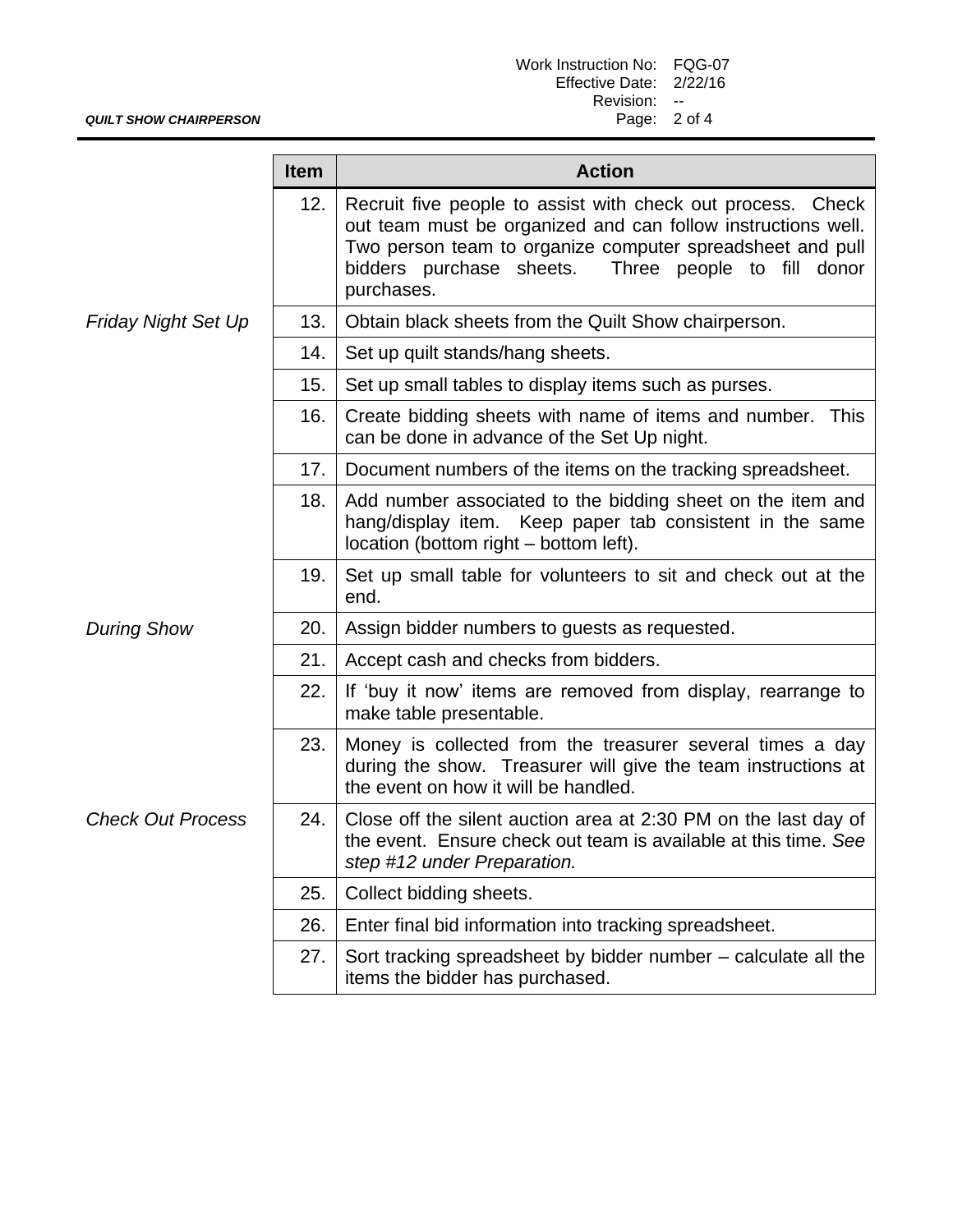| Work Instruction No: FQG-07 |     |
|-----------------------------|-----|
| Effective Date: 2/22/16     |     |
| Revision:                   | $-$ |
| Page: 3 of 4                |     |

## *QUILT SHOW CHAIRPERSON*

|                | <b>Item</b> | <b>Action</b>                                                                                                                                                                                                                                                                                                                                                                                                                                                                                                                       |  |
|----------------|-------------|-------------------------------------------------------------------------------------------------------------------------------------------------------------------------------------------------------------------------------------------------------------------------------------------------------------------------------------------------------------------------------------------------------------------------------------------------------------------------------------------------------------------------------------|--|
|                | 28.         | Spreadsheet person works with one person to read the<br>numbers the bidder has won/purchased. All items the bidder<br>has won are stapled together. After the bidders items have<br>been documented on the bidder form, the form is given to a<br>'puller'. The puller locates the numbered item from the display<br>area and marries with the bidding sheet for that item. Have<br>second person validate that the correct item(s) are pulled and<br>put into the bag(s). Staple the paperwork to the outside of the<br>$bag(s)$ . |  |
|                | 29.         | After everything is tabulated and put into the bags, the silent<br>auction area is opened for pick-ups.                                                                                                                                                                                                                                                                                                                                                                                                                             |  |
|                | 30.         | Pullers will ask the guest what their bidder number is, locate<br>bag with items and direct the bidder to the paying table.                                                                                                                                                                                                                                                                                                                                                                                                         |  |
|                | 31.         | Once bidder has paid they can collect their items.                                                                                                                                                                                                                                                                                                                                                                                                                                                                                  |  |
| After the Show | 32.         | Breakdown the Silent Auction station.<br>Return black curtains to Quilt Show Chairperson<br>Return quilt towers to owners.<br>$\bullet$<br>Return tables.<br>$\bullet$                                                                                                                                                                                                                                                                                                                                                              |  |
|                | 33.         | Return items not picked up to team member if requested on<br>the donor sheet.                                                                                                                                                                                                                                                                                                                                                                                                                                                       |  |
|                | 34.         | Log items that were not picked up by the bidder.<br>Contact<br>bidder by phone or email to coordinate the delivery and<br>payment of the item.                                                                                                                                                                                                                                                                                                                                                                                      |  |
|                |             |                                                                                                                                                                                                                                                                                                                                                                                                                                                                                                                                     |  |

- **Supplies** Pens multiple for each table
	- Highlighters
	- Pants and Coat Hangers
	- Fabreeze
	- Ribbon for Roping Up a Line to Hang Clothing
	- Scissors
	- Silent Auction Sign (see previous lead)
	- Stapler/Staples
	- Safety Pins
	- Calculator and Money Box
	- Bags for Distributing Items to Winning Bidders
	- Step Stool
	- Table Cloths for Tables